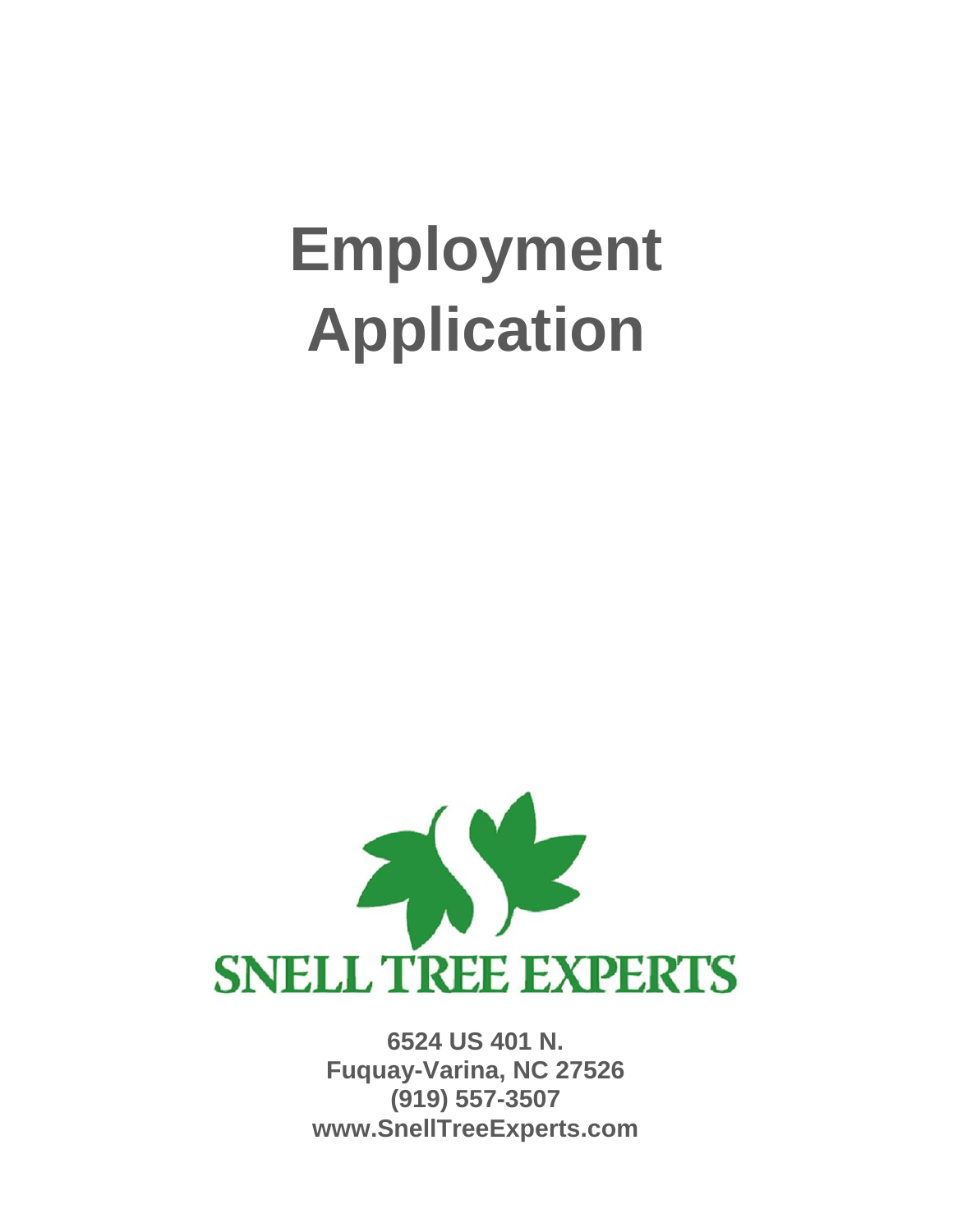

## **Employment Application**

| <b>Applicant Information</b>                                                                                                                                                                                                                                                             |                                                                                                                        |                                                                                                                                                                                                                                                            |                                                                                                                                                                                                                                |                                                                                     |                                                                                                                                                                                                                                      |         |                     |    |
|------------------------------------------------------------------------------------------------------------------------------------------------------------------------------------------------------------------------------------------------------------------------------------------|------------------------------------------------------------------------------------------------------------------------|------------------------------------------------------------------------------------------------------------------------------------------------------------------------------------------------------------------------------------------------------------|--------------------------------------------------------------------------------------------------------------------------------------------------------------------------------------------------------------------------------|-------------------------------------------------------------------------------------|--------------------------------------------------------------------------------------------------------------------------------------------------------------------------------------------------------------------------------------|---------|---------------------|----|
| Full Name:                                                                                                                                                                                                                                                                               |                                                                                                                        |                                                                                                                                                                                                                                                            |                                                                                                                                                                                                                                |                                                                                     |                                                                                                                                                                                                                                      |         |                     |    |
|                                                                                                                                                                                                                                                                                          | Last                                                                                                                   | First                                                                                                                                                                                                                                                      |                                                                                                                                                                                                                                |                                                                                     | M.I.                                                                                                                                                                                                                                 |         |                     |    |
| Address:                                                                                                                                                                                                                                                                                 |                                                                                                                        |                                                                                                                                                                                                                                                            |                                                                                                                                                                                                                                |                                                                                     |                                                                                                                                                                                                                                      |         |                     |    |
|                                                                                                                                                                                                                                                                                          | <b>Street Address</b>                                                                                                  |                                                                                                                                                                                                                                                            |                                                                                                                                                                                                                                |                                                                                     |                                                                                                                                                                                                                                      |         | Apartment/Unit #    |    |
|                                                                                                                                                                                                                                                                                          |                                                                                                                        |                                                                                                                                                                                                                                                            |                                                                                                                                                                                                                                |                                                                                     |                                                                                                                                                                                                                                      |         |                     |    |
|                                                                                                                                                                                                                                                                                          | City                                                                                                                   |                                                                                                                                                                                                                                                            |                                                                                                                                                                                                                                |                                                                                     | <b>State</b>                                                                                                                                                                                                                         |         | ZIP Code            |    |
|                                                                                                                                                                                                                                                                                          |                                                                                                                        |                                                                                                                                                                                                                                                            |                                                                                                                                                                                                                                |                                                                                     |                                                                                                                                                                                                                                      |         |                     |    |
| Phone:                                                                                                                                                                                                                                                                                   | <u> 1989 - Johann Stoff, deutscher Stoffen und der Stoffen und der Stoffen und der Stoffen und der Stoffen und der</u> |                                                                                                                                                                                                                                                            |                                                                                                                                                                                                                                |                                                                                     | Email <b>Exercise Contract Contract Contract Contract Contract Contract Contract Contract Contract Contract Contract Contract Contract Contract Contract Contract Contract Contract Contract Contract Contract Contract Contract</b> |         |                     |    |
| Date Available:<br><u> Louis Communication (Communication</u>                                                                                                                                                                                                                            |                                                                                                                        |                                                                                                                                                                                                                                                            |                                                                                                                                                                                                                                | Social Security No.: <u>Contained and Social Security No.:</u><br>Desired Salary:\$ |                                                                                                                                                                                                                                      |         |                     |    |
| Position Applied for:                                                                                                                                                                                                                                                                    |                                                                                                                        | <u> 1989 - Jan Stein Stein Stein Stein Stein Stein Stein Stein Stein Stein Stein Stein Stein Stein Stein Stein S</u>                                                                                                                                       |                                                                                                                                                                                                                                |                                                                                     |                                                                                                                                                                                                                                      |         |                     |    |
|                                                                                                                                                                                                                                                                                          |                                                                                                                        | <b>YES</b><br>NO.                                                                                                                                                                                                                                          |                                                                                                                                                                                                                                |                                                                                     |                                                                                                                                                                                                                                      |         | <b>YES</b>          | NO |
| Are you a citizen of the United States?<br>$\Box$<br>$\Box$                                                                                                                                                                                                                              |                                                                                                                        |                                                                                                                                                                                                                                                            | If no, are you authorized to work in the U.S.?<br>$\Box$                                                                                                                                                                       |                                                                                     |                                                                                                                                                                                                                                      | $\perp$ |                     |    |
| <b>YES</b><br>NO.<br>Have you ever worked for this company?<br>$\Box$<br>$\Box$                                                                                                                                                                                                          |                                                                                                                        |                                                                                                                                                                                                                                                            |                                                                                                                                                                                                                                |                                                                                     |                                                                                                                                                                                                                                      |         |                     |    |
|                                                                                                                                                                                                                                                                                          |                                                                                                                        |                                                                                                                                                                                                                                                            |                                                                                                                                                                                                                                |                                                                                     |                                                                                                                                                                                                                                      |         |                     |    |
|                                                                                                                                                                                                                                                                                          | Have you ever been convicted of a felony?                                                                              | <b>YES</b><br>NO.<br>$\Box$<br>$\Box$                                                                                                                                                                                                                      |                                                                                                                                                                                                                                |                                                                                     |                                                                                                                                                                                                                                      |         |                     |    |
|                                                                                                                                                                                                                                                                                          |                                                                                                                        |                                                                                                                                                                                                                                                            |                                                                                                                                                                                                                                |                                                                                     |                                                                                                                                                                                                                                      |         |                     |    |
| <b>Education</b>                                                                                                                                                                                                                                                                         |                                                                                                                        |                                                                                                                                                                                                                                                            |                                                                                                                                                                                                                                |                                                                                     |                                                                                                                                                                                                                                      |         |                     |    |
| High School:<br>Address: Note and the second contract of the second contract of the second contract of the second contract of the second contract of the second contract of the second contract of the second contract of the second contract<br><u> 1989 - Johann Barbara, martin a</u> |                                                                                                                        |                                                                                                                                                                                                                                                            |                                                                                                                                                                                                                                |                                                                                     |                                                                                                                                                                                                                                      |         |                     |    |
|                                                                                                                                                                                                                                                                                          |                                                                                                                        |                                                                                                                                                                                                                                                            | YES                                                                                                                                                                                                                            | NO                                                                                  |                                                                                                                                                                                                                                      |         |                     |    |
|                                                                                                                                                                                                                                                                                          | From:<br>$\overline{a}$ To:                                                                                            | Did you graduate? $\square$                                                                                                                                                                                                                                |                                                                                                                                                                                                                                | $\Box$                                                                              |                                                                                                                                                                                                                                      |         |                     |    |
| College:                                                                                                                                                                                                                                                                                 | <u> 1980 - Johann Barbara, martin a</u>                                                                                |                                                                                                                                                                                                                                                            | Address: Andreas and the set of the set of the set of the set of the set of the set of the set of the set of the set of the set of the set of the set of the set of the set of the set of the set of the set of the set of the |                                                                                     | <u> 1989 - Johann Harry Harry Harry Harry Harry Harry Harry Harry Harry Harry Harry Harry Harry Harry Harry Harry</u>                                                                                                                |         |                     |    |
|                                                                                                                                                                                                                                                                                          |                                                                                                                        |                                                                                                                                                                                                                                                            | <b>YES</b>                                                                                                                                                                                                                     | NO                                                                                  |                                                                                                                                                                                                                                      |         |                     |    |
| From:                                                                                                                                                                                                                                                                                    |                                                                                                                        | To: the contract of the contract of the contract of the contract of the contract of the contract of the contract of the contract of the contract of the contract of the contract of the contract of the contract of the contra<br>Did you graduate? $\Box$ |                                                                                                                                                                                                                                | $\Box$                                                                              |                                                                                                                                                                                                                                      |         |                     |    |
| Other:                                                                                                                                                                                                                                                                                   |                                                                                                                        | Address:                                                                                                                                                                                                                                                   |                                                                                                                                                                                                                                |                                                                                     |                                                                                                                                                                                                                                      |         |                     |    |
|                                                                                                                                                                                                                                                                                          |                                                                                                                        |                                                                                                                                                                                                                                                            | <b>YES</b>                                                                                                                                                                                                                     | <b>NO</b>                                                                           |                                                                                                                                                                                                                                      |         |                     |    |
|                                                                                                                                                                                                                                                                                          | From:<br>$\mathsf{To:}\_\_\_\_\_\_\_\_\$                                                                               | Did you graduate? $\square$                                                                                                                                                                                                                                |                                                                                                                                                                                                                                | $\Box$                                                                              |                                                                                                                                                                                                                                      |         |                     |    |
| <b>Military Service</b>                                                                                                                                                                                                                                                                  |                                                                                                                        |                                                                                                                                                                                                                                                            |                                                                                                                                                                                                                                |                                                                                     |                                                                                                                                                                                                                                      |         |                     |    |
| Branch:                                                                                                                                                                                                                                                                                  | <u> 1980 - Johann Barn, fransk politik (f. 1980)</u>                                                                   |                                                                                                                                                                                                                                                            |                                                                                                                                                                                                                                |                                                                                     |                                                                                                                                                                                                                                      |         | To: $\qquad \qquad$ |    |
| Rank at Discharge:                                                                                                                                                                                                                                                                       |                                                                                                                        |                                                                                                                                                                                                                                                            |                                                                                                                                                                                                                                |                                                                                     |                                                                                                                                                                                                                                      |         |                     |    |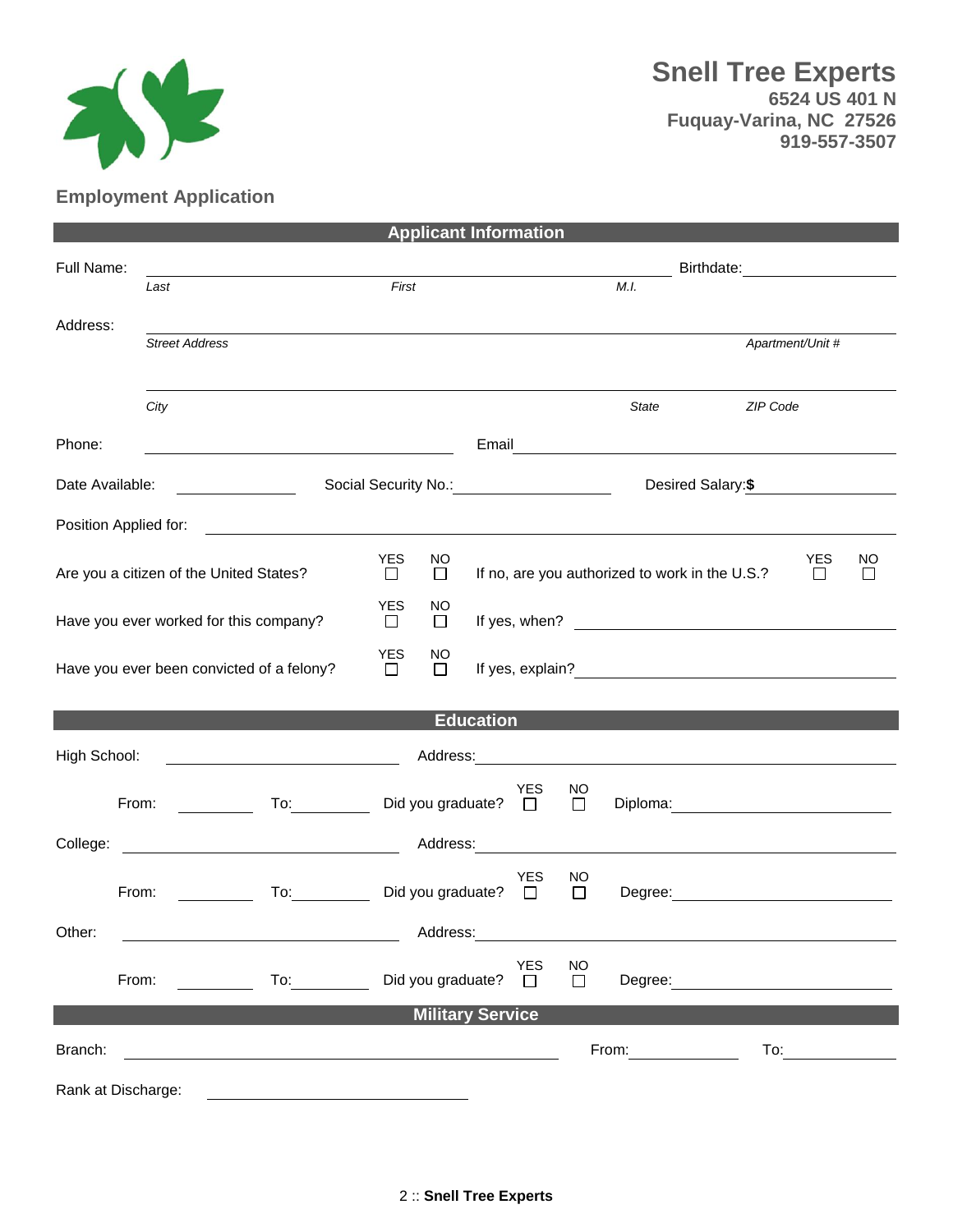## **References**

|                   | Please list two professional references and one personal reference. |                            |                     |                                                                                                                                                                                                                                |
|-------------------|---------------------------------------------------------------------|----------------------------|---------------------|--------------------------------------------------------------------------------------------------------------------------------------------------------------------------------------------------------------------------------|
| Full Name:        |                                                                     |                            |                     | Relationship: Network of the state of the state of the state of the state of the state of the state of the state of the state of the state of the state of the state of the state of the state of the state of the state of th |
| Company:          |                                                                     |                            |                     |                                                                                                                                                                                                                                |
| Address:          |                                                                     |                            |                     |                                                                                                                                                                                                                                |
| Full Name:        |                                                                     |                            |                     |                                                                                                                                                                                                                                |
| Company:          |                                                                     |                            |                     | Phone: The contract of the contract of the contract of the contract of the contract of the contract of the contract of the contract of the contract of the contract of the contract of the contract of the contract of the con |
| Address:          |                                                                     |                            |                     |                                                                                                                                                                                                                                |
| Full Name:        |                                                                     |                            |                     | Relationship: example and all the set of the set of the set of the set of the set of the set of the set of the                                                                                                                 |
| Company:          |                                                                     |                            |                     | Phone: the contract of the contract of the contract of the contract of the contract of the contract of the contract of the contract of the contract of the contract of the contract of the contract of the contract of the con |
| Address:          |                                                                     |                            |                     |                                                                                                                                                                                                                                |
|                   |                                                                     | <b>Previous Employment</b> |                     |                                                                                                                                                                                                                                |
| Company:          |                                                                     |                            |                     | Phone:                                                                                                                                                                                                                         |
| Address:          |                                                                     |                            |                     | Supervisor:                                                                                                                                                                                                                    |
| Job Title:        | Starting Salary:\$                                                  |                            |                     | Ending Salary: \$                                                                                                                                                                                                              |
| Responsibilities: |                                                                     |                            |                     |                                                                                                                                                                                                                                |
| From:             | To:                                                                 |                            | Reason for Leaving: |                                                                                                                                                                                                                                |
|                   |                                                                     | <b>YES</b>                 | <b>NO</b>           |                                                                                                                                                                                                                                |
|                   | May we contact your previous supervisor for a reference?            | □                          | $\Box$              |                                                                                                                                                                                                                                |
|                   |                                                                     |                            |                     |                                                                                                                                                                                                                                |
| Company:          |                                                                     |                            |                     | Phone:                                                                                                                                                                                                                         |
| Address:          |                                                                     |                            |                     | Supervisor:                                                                                                                                                                                                                    |
| Job Title:        | Starting Salary: \$                                                 |                            |                     | Ending Salary: \$                                                                                                                                                                                                              |
| Responsibilities: |                                                                     |                            |                     |                                                                                                                                                                                                                                |
| From:             | To:                                                                 | Reason for Leaving:        |                     |                                                                                                                                                                                                                                |
|                   |                                                                     | <b>YES</b>                 | <b>NO</b>           |                                                                                                                                                                                                                                |
|                   | May we contact your previous supervisor for a reference?            | $\Box$                     | $\Box$              |                                                                                                                                                                                                                                |
|                   |                                                                     |                            |                     |                                                                                                                                                                                                                                |
|                   |                                                                     |                            |                     |                                                                                                                                                                                                                                |
| Company:          |                                                                     |                            |                     | Phone:                                                                                                                                                                                                                         |
| Address:          |                                                                     |                            |                     | Supervisor:                                                                                                                                                                                                                    |
| Job Title:        | Starting Salary: \$                                                 |                            |                     | Ending Salary: \$                                                                                                                                                                                                              |
| Responsibilities: |                                                                     |                            |                     |                                                                                                                                                                                                                                |
| From:             | To:                                                                 | Reason for Leaving:        |                     |                                                                                                                                                                                                                                |
|                   |                                                                     | <b>YES</b>                 | <b>NO</b>           |                                                                                                                                                                                                                                |
|                   | May we contact your previous supervisor for a reference?            | □                          | □                   |                                                                                                                                                                                                                                |